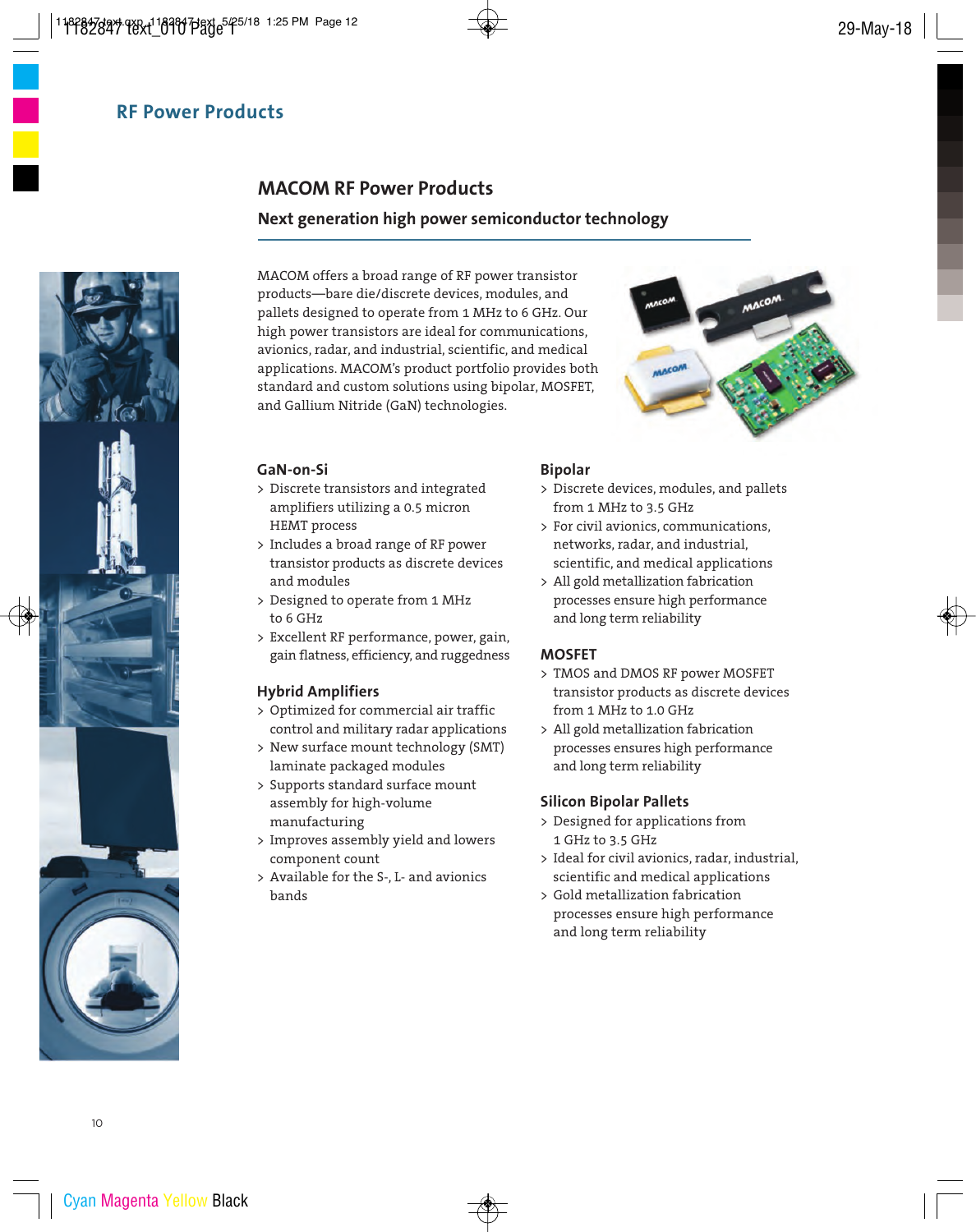

# **RF Energy / RF Power Transistors GaN-on-Si: CW**

| Part<br>Number   | Min Frea<br>(MHz) | Max Freg<br>(MHz) | Operating<br>Voltage<br>(V) | <b>Output Power</b><br>Psat<br>(W) | Gain<br>(dB) | Efficiency<br>$(\%)$ | <b>Test Freg</b><br>(MHz) | Package                 |
|------------------|-------------------|-------------------|-----------------------------|------------------------------------|--------------|----------------------|---------------------------|-------------------------|
| MAGx-100027-002* | 10 <sup>°</sup>   | 2700              | 50                          | 2                                  | 16           | 68                   | 2000                      | $6 \times 3$ mm PDFN-14 |
| MAGx-100027-005* | 10                | 2700              | 50                          | 5                                  | 16           | 68                   | 2000                      | $6 \times 3$ mm PDFN-14 |
| MAGx-100027-010* | 10 <sup>°</sup>   | 2700              | 50                          | 10                                 | 16           | 70                   | 2000                      | $6 \times 3$ mm PDFN-14 |
| MAGx-100027-015* | 10 <sup>°</sup>   | 2700              | 50                          | 15                                 | 16           | 70                   | 2000                      | $6 \times 3$ mm PDFN-14 |
| MAGe-100809-500* | 896               | 928               | 50                          | 500                                | 19           | 75                   | 915                       | AC-780S-4               |
| MAGe-100809-600* | 896               | 928               | 50                          | 600                                | 19           | 75                   | 915                       | $AC2-780S-2$            |
| MAGe-100809-1K0* | 896               | 928               | 50                          | 1000                               | 19           | 75                   | 915                       | $AC2 - 1280S - 2$       |
| MAGe-102425-050* | 2400              | 2500              | 50                          | 50                                 | 17           | 70                   | 2450                      | TO-272S-2               |
| MAGe-102425-100* | 2400              | 2500              | 50                          | 100                                | 17           | 70                   | 2450                      | TO-272S-2               |
| MAGe-102425-200* | 2400              | 2500              | 50                          | 200                                | 17           | 70                   | 2450                      | TO-272S-4               |
| MAGe-102425-300* | 2400              | 2500              | 50                          | 300                                | 16           | 70                   | 2450                      | $AC^2 - 780S - 2$       |

\*In development

#### **Aerospace & Defense Power Transistors, Pallets, and Modules GaN-on-Si**

| Part<br>Number   | Min Frea<br>(MHz) | Max Freg<br>(MHz) | Operating<br>Voltage<br>(V) | <b>Output Power</b><br>Psat<br>(W) | Gain<br>(dB) | Efficiency<br>$(\%)$ | <b>Test Freg</b><br>(MHz) | Package             |
|------------------|-------------------|-------------------|-----------------------------|------------------------------------|--------------|----------------------|---------------------------|---------------------|
| MAGx-100027-002* | 10                | 2700              | 50                          | $\overline{2}$                     | 16           | 68                   | 2000                      | 6 x 3 mm PDFN-14    |
| MAGx-100027-005* | 10 <sup>°</sup>   | 2700              | 50                          | 5                                  | 16           | 68                   | 2000                      | 6 x 3 mm PDFN-14    |
| MAGx-100027-010* | 10 <sup>°</sup>   | 2700              | 50                          | 10                                 | 16           | 70                   | 2000                      | 6 x 3 mm PDFN-14    |
| MAGx-100027-015* | 10 <sup>°</sup>   | 2700              | 50                          | 15                                 | 16           | 70                   | 2000                      | 6 x 3 mm PDFN-14    |
| MAGx-100027-050* | 10 <sup>°</sup>   | 2700              | 50                          | 50                                 | 17           | 70                   | 2000                      | TO-272S-2           |
| MAGx-100914-125* | 900               | 1400              | 50                          | 125                                | 17           | >71                  | 1400                      | AC-400B-2/AC-400S-2 |
| MAGx-100914-250* | 900               | 1400              | 50                          | 250                                | 17           | >68                  | 1400                      | AC-400B-2/AC-400S-2 |
| MAGx-100912-500* | 900               | 1215              | 50                          | 500                                | $>16$        | >69                  | 1215                      | AC-780B-2/AC-780S-2 |
| MAGx-101214-500* | 1200              | 1400              | 50                          | 500                                | >15.5        | >69                  | 1400                      | AC-780B-2/AC-780S-2 |
| MAGx-103135-145* | 3100              | 3500              | 50                          | 145                                | 14           | 55                   | 3500                      | AC-360B-2/AC-360S-2 |
| MAGx-102731-180* | 2700              | 3100              | 50                          | 180                                | 15           | 55                   | 3100                      | AC-360B-2/AC-360S-2 |
| MAPG-102729-400* | 2700              | 2900              | 50                          | 400                                | 15           | 57                   | 2900                      | Pallet              |
| MAMG-102933-030* | 2900              | 3300              | 32                          | 30                                 | 20.5         | 51                   | 3300                      | 7 x 7 mm PQFN-28    |
| MAMG-102733-085* | 2700              | 3300              | 50                          | 85                                 | 25           | 50                   | 3300                      | 14 x 24 mm SMT      |
| MAMG-103135-085* | 3100              | 3500              | 50                          | 85                                 | 25           | 50                   | 3500                      | 14 x 24 mm SMT      |
| MAMG-100227-010* | 225               | 2600              | 28                          | 14                                 | 12           | 45                   | 2600                      | $14 \times 18$ mm   |

\*In development

### **Multipurpose / RF Power Transistors GaN-on-Si: CW and Pulsed**

| Part<br>Number   | Min Freg<br>(MHz) | Max Freg<br>(MHz) | Operating<br>Voltage<br>(V) | Output Power<br>Psat<br>(W) | Gain<br>(dB)    | Efficiency<br>$(\%)$ | Test Freg<br>(MHz) | Package               |
|------------------|-------------------|-------------------|-----------------------------|-----------------------------|-----------------|----------------------|--------------------|-----------------------|
| <b>NPA1003QA</b> | 20                | 1500              | 28                          |                             | 15              | >40                  | 1000               | 4 x 4 mm QFN-16       |
| <b>NPA1006</b>   | 20                | 1000              | 28                          | 12.5                        | 14              | >45                  | 900                | $6 \times 5$ mm DFN-8 |
| <b>NPA1007</b>   | 30                | 2500              | 28                          | 10                          | 10 <sup>°</sup> | >50                  | 2000               | $6 \times 5$ mm DFN-8 |
| <b>NPA1008</b>   | 20                | 2700              | 28                          | 5                           | 12              | >45                  | 1900               | 4 x 4 mm PQFN-24      |
| NPTB00004A       |                   | 6000              | 28                          | 5                           | 17              | >50                  | 2500               | SOIC-8NE              |
| <b>NPT2018</b>   |                   | 3500              | 50                          | 12.5                        | 17.5            | >50                  | 2500               | 6 x 3 mm PDFN-14      |
| <b>NPT2021</b>   |                   | 2500              | 50                          | 4                           | 17              | >55                  | 2500               | TO-272                |
| <b>NPT2022</b>   |                   | 2000              | 50                          | 50                          | 20              | >60                  | 900                | TO-272                |
| <b>NPT2024</b>   |                   | 2700              | 50                          | 200                         | 22              | 65                   | 900                | $TO-272-4$            |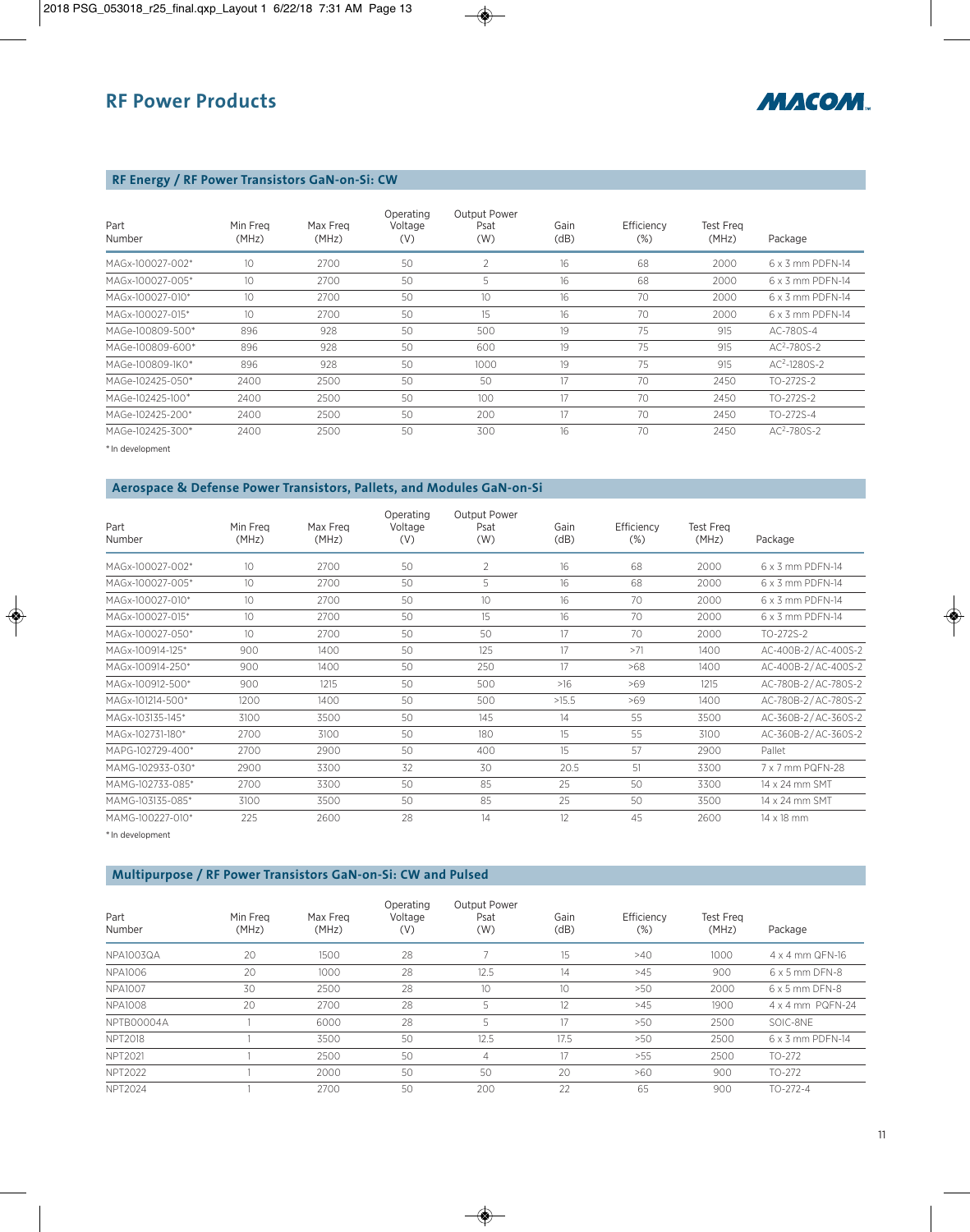

# **Multipurpose / RF Power Transistors GaN-on-Si: CW and Pulsed (continued)**

| Part<br>Number   | Min Freg<br>(MHz) | Max Freg<br>(MHz) | Operating<br>Voltage<br>(V) | <b>Output Power</b><br>Psat<br>(W) | Gain<br>(dB) | Efficiency<br>(%) | <b>Test Freg</b><br>(MHz) | Package          |
|------------------|-------------------|-------------------|-----------------------------|------------------------------------|--------------|-------------------|---------------------------|------------------|
| NPTB00025B       |                   | 4000              | 28                          | 25                                 | 13           | >50               | 3000                      | AC360B-2         |
| MAGx-011086      |                   | 6000              | 28                          | $\overline{4}$                     | 9            | >50               | 5800                      | 4 x 4 mm QFN-24  |
| <b>NPT1004</b>   |                   | 4000              | 28                          | 45                                 | 14           | $>55$ PFP         | 2500                      | SOIC-8NE         |
| NPT25015         |                   | 3000              | 28                          | 23                                 | 14           | >60 PEP           | 2500                      | SOIC-8NE         |
| NPT35015         |                   | 3800              | 28                          | 18                                 | 11           | $>48$ PFP         | 3500                      | SOIC-8NE         |
| <b>NPT2020</b>   |                   | 3500              | 50                          | 45                                 | 14           | >60               | 3500                      | AC360B-2         |
| <b>NPT2010</b>   |                   | 2200              | 50                          | 100                                | 17           | >65               | 2100                      | AC360B-2         |
| <b>NPT1012B</b>  |                   | 4000              | 28                          | 25                                 | 13           | >50               | 3000                      | AC360B-2         |
| <b>NPT1015B</b>  |                   | 3500              | 28                          | 45                                 | 13.5         | >60               | 3000                      | AC360B-2         |
| NPT25100         |                   | 2700              | 28                          | 90                                 | 16           | >60               | 3000                      | AC780B-2         |
| MAGx-100027-002* | 10 <sup>°</sup>   | 2700              | 50                          | $\overline{2}$                     | 16           | 68                | 2000                      | 6 x 3 mm PDFN-14 |
| MAGx-100027-005* | 10 <sup>°</sup>   | 2700              | 50                          | 5                                  | 16           | 68                | 2000                      | 6 x 3 mm PDFN-14 |
| MAGx-100027-010* | 10 <sup>°</sup>   | 2700              | 50                          | 10                                 | 16           | 70 <sup>°</sup>   | 2000                      | 6 x 3 mm PDFN-14 |
| MAGx-100027-015* | 10 <sup>°</sup>   | 2700              | 50                          | 15                                 | 16           | 70                | 2000                      | 6 x 3 mm PDFN-14 |
| MAGx-100027-050* |                   | 2700              | 50                          | 50                                 | 17           | 65                | 2700                      | TO-272S-2        |
| MAGx-100027-100* |                   | 2700              | 50                          | 100                                | 17           | 65                | 2700                      | TO-272S-2        |
| MAGx-100027-300* |                   | 2700              | 50                          | 300                                | 16           | 63                | 2700                      | TO-272S-4        |

\*In development

# **RF Power Transistors: Silicon Bipolar**

| Part Number        | Min Freq<br>(MHz) | Max Freg<br>(MHz) | Pout<br>(W)              | Gain<br>(dB)    | Efficiency<br>$(\%)$ | Package Type   |
|--------------------|-------------------|-------------------|--------------------------|-----------------|----------------------|----------------|
| <b>MRF421</b>      | 1                 | 30                | 100                      | 10              | 40                   | Flange Ceramic |
| <b>MRF428</b>      | $\overline{2}$    | 30                | 150                      | 13              | 45                   | Flange Ceramic |
| <b>MRF429</b>      | $\overline{2}$    | 60                | 150                      | 13              | 45                   | Flange Ceramic |
| <b>MRF422</b>      | $\overline{2}$    | 30                | 150                      | 10 <sup>°</sup> | 40                   | Flange Ceramic |
| <b>MRF426</b>      | $\overline{2}$    | 30                | 25                       | 22              | 35                   | Flange Ceramic |
| <b>MRF454</b>      | $\overline{2}$    | 30                | 80                       | 12              | 50                   | Flange Ceramic |
| <b>MRF455</b>      | $\overline{2}$    | 30                | 60                       | 13              | 55                   | Flange Ceramic |
| <b>MRF448</b>      | $\overline{2}$    | 30                | 250                      | 12              | 45                   | Flange Ceramic |
| <b>MRF141G</b>     | 5                 | 175               | 300                      | 12              | 50                   | Flange Ceramic |
| <b>MRF316</b>      | 30                | 200               | 80                       | 10              | 55                   | Flange Ceramic |
| <b>MRF314</b>      | 30                | 200               | 30                       | 10              | 50                   | Flange Ceramic |
| <b>MRF317</b>      | 30                | 200               | 100                      | 9               | 55                   | Flange Ceramic |
| <b>MRF313</b>      | 100               | 400               | $\overline{1}$           | 15              | 45                   | Flange Ceramic |
| <b>MRF393</b>      | 100               | 500               | 100                      | 9.5             | 55                   | Flange Ceramic |
| <b>MRF392</b>      | 100               | 400               | 125                      | 10 <sup>°</sup> | 55                   | Flange Ceramic |
| <b>MRF587</b>      | 100               | 500               | $\overline{\phantom{0}}$ | 13              | $=$                  | Flange Ceramic |
| <b>MRF321</b>      | 150               | 400               | 10                       | 12              | 50                   | Flange Ceramic |
| <b>MRF323</b>      | 150               | 400               | 20                       | 10 <sup>°</sup> | 50                   | Flange Ceramic |
| 2N6439             | 225               | 400               | 60                       | 7.8             | 55                   | Flange Ceramic |
| <b>MRF327</b>      | 225               | 400               | 80                       | 7.3             | 50                   | Flange Ceramic |
| MAPR-000912-500S00 | 960               | 1215              | 500                      | 9               | 45                   | Flange Ceramic |
| MAPRST0912-50      | 960               | 1215              | 50                       | 9.1             | 40                   | Flange Ceramic |
| MAPRST0912-350     | 960               | 1215              | 350                      | 9.4             | 45                   | Flange Ceramic |
| <b>MRF1004MB</b>   | 960               | 1215              | $\overline{4}$           | 10 <sup>°</sup> | 40                   | Flange Ceramic |
| MRF10031           | 960               | 1215              | 30                       | 9               | 40                   | Flange Ceramic |
| MRF10005           | 960               | 1215              | 5                        | 8.5             | 45                   | Flange Ceramic |
| MRF10120           | 960               | 1215              | 120                      | 8               | 50                   | Flange Ceramic |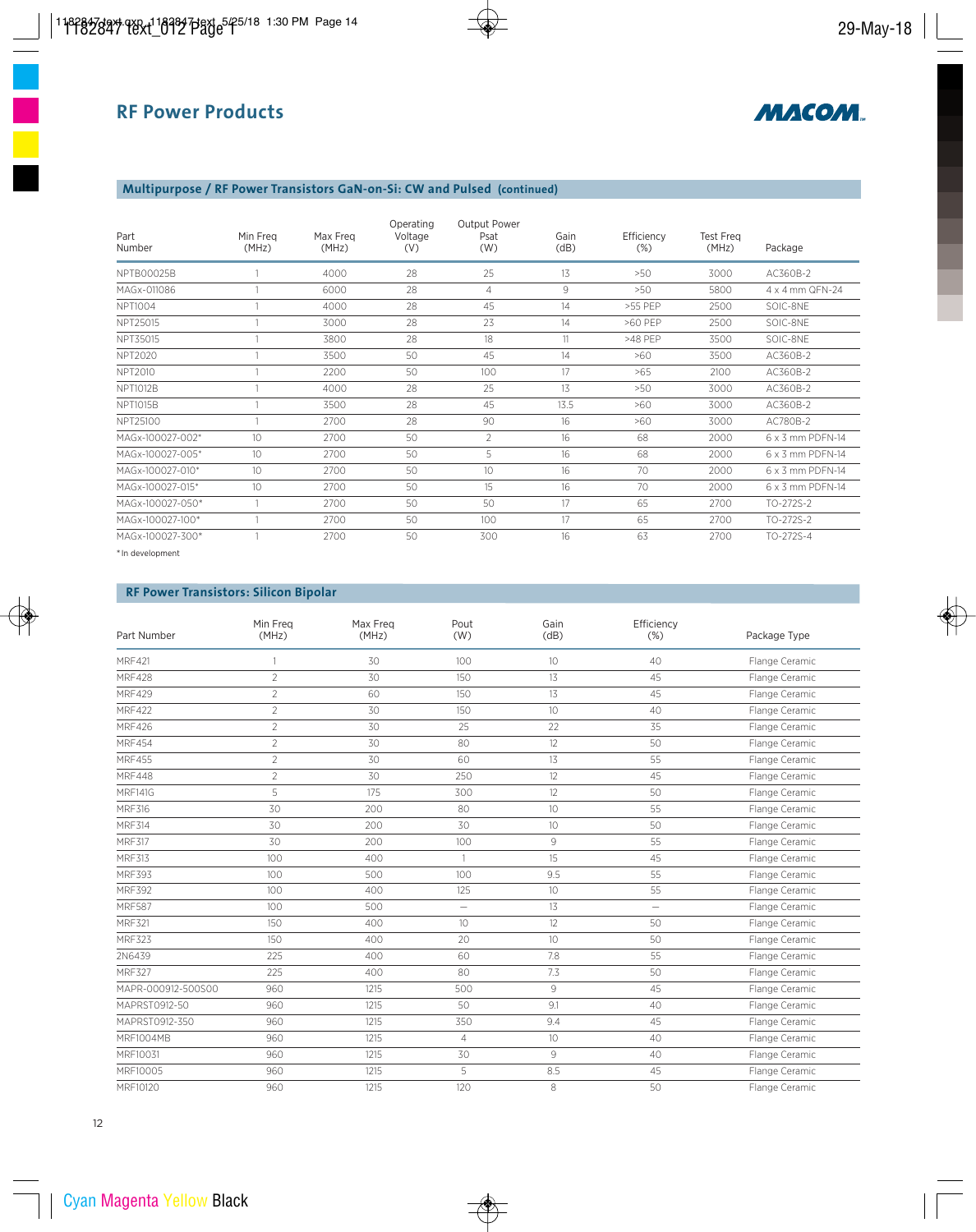

#### **RF Power Transistors: Silicon Bipolar (continued)**

| Part<br>Number     | Min Freq<br>(MHz) | Max Freq<br>(MHz) | Pout<br>(W)    | Gain<br>(dB)   | Efficiency<br>$(\%)$     | Package<br>Type |
|--------------------|-------------------|-------------------|----------------|----------------|--------------------------|-----------------|
| <b>MRF1000MB</b>   | 960               | 1215              | 0.7            | 10             | $\overline{\phantom{0}}$ | Flange Ceramic  |
| MRF1150MB          | 960               | 1215              | 150            | 7.8            | 35                       | Flange Ceramic  |
| <b>MRF1090MB</b>   | 960               | 1215              | 90             | 8.4            | 35                       | Flange Ceramic  |
| MAPR-001090-350S00 | 1025              | 1150              | 350            | 9              | 45                       | Flange Ceramic  |
| MAPR-001011-850S00 | 1025              | 1150              | 850            | 7.8            | 42                       | Flange Ceramic  |
| MRF10150           | 1025              | 1150              | 150            | 9.5            | 40                       | Flange Ceramic  |
| MRF10350           | 1025              | 1150              | 350            | 8.5            | 40                       | Flange Ceramic  |
| MRF10502           | 1025              | 1150              | 500            | 8.5            | 40                       | Flange Ceramic  |
| MAPRST1030-1KS     | 1030              | 1030              | 1000           | 8              | 45                       | Flange Ceramic  |
| PH1090-700B        | 1030              | 1090              | 700            | 7.5            | 50                       | Flange Ceramic  |
| PH1090-15L         | 1030              | 1090              | 15             | 9              | 40                       | Flange Ceramic  |
| PH1090-550S        | 1030              | 1090              | 550            | 7.4            | 55                       | Flange Ceramic  |
| PH1090-175L        | 1030              | 1090              | 175            | 8.3            | 55                       | Flange Ceramic  |
| PH1090-350L        | 1030              | 1090              | 350            | 8              | 55                       | Flange Ceramic  |
| PH1090-75L         | 1030              | 1090              | 75             | 9              | 45                       | Flange Ceramic  |
| PH1214-300M        | 1200              | 1400              | 300            | 8.75           | 50                       | Flange Ceramic  |
| PH1214-25L         | 1200              | 1400              | 25             | 9.5            | 50                       | Flange Ceramic  |
| PH1214-55EL        | 1200              | 1400              | 55             | 6.6            | 50                       | Flange Ceramic  |
| PH1214-12M         | 1200              | 1400              | 12             | 9              | 45                       | Flange Ceramic  |
| PH1214-25M         | 1200              | 1400              | 25             | 9.5            | 50                       | Flange Ceramic  |
| PH1214-110M        | 1200              | 1400              | 110            | 7.4            | 50                       | Flange Ceramic  |
| PH1214-80M         | 1200              | 1400              | 80             | 7.5            | 50                       | Flange Ceramic  |
| PH1214-100EL       | 1200              | 1400              | 100            | 6              | 52                       | Flange Ceramic  |
| PH1214-6M          | 1200              | 1400              | $\,$ 6         | $\overline{7}$ | 45                       | Flange Ceramic  |
| PH1214-220M        | 1200              | 1400              | 220            | 7.4            | 50                       | Flange Ceramic  |
| PH1214-40M         | 1200              | 1400              | 40             | 8.5            | 50                       | Flange Ceramic  |
| MRF16006           | 1600              | 1640              | 6              | 7.4            | 40                       | Flange Ceramic  |
| PH1617-2           | 1600              | 1700              | $\overline{2}$ | 10             | 35                       | Flange Ceramic  |
| PH2226-50M         | 2200              | 2600              | 50             | 8              | 45                       | Flange Ceramic  |
| PH2226-110M        | 2200              | 2600              | 110            | 8              | 40                       | Flange Ceramic  |
| MAPR-002729-170M00 | 2700              | 2900              | 170            | $\,9$          | 45                       | Flange Ceramic  |
| PH2729-65M         | 2700              | 2900              | 65             | 8.5            | 40                       | Flange Ceramic  |
| PH2729-130M        | 2700              | 2900              | 130            | 7.5            | 40                       | Flange Ceramic  |
| PH2729-8.5M        | 2700              | 2900              | 8.5            | 8.1            | 35                       | Flange Ceramic  |
| PH2729-25M         | 2700              | 2900              | 25             | 9.2            | 45                       | Flange Ceramic  |
| PH2731-5M          | 2700              | 3100              | 5              | 7              | 30                       | Flange Ceramic  |
| PH2729-110M        | 2700              | 2900              | 110            | 6.8            | 35                       | Flange Ceramic  |
| PH2731-20M         | 2700              | 3100              | 20             | 8.2            | 45                       | Flange Ceramic  |
| PH2731-75L         | 2700              | 3100              | 75             | 7              | 40                       | Flange Ceramic  |
| PH2856-160         | 2856              | 2856              | 160            | 7.5            | 40                       | Flange Ceramic  |
| PH2931-20M         | 2900              | 3100              | 20             | 8.2            | 45                       | Flange Ceramic  |
| PH3134-30S         | 3100              | 3400              | 30             | 7.5            | 35                       | Flange Ceramic  |
| PH3134-55L         | 3100              | 3400              | 55             | 7.5            | 35                       | Flange Ceramic  |
| PH3134-20L         | 3100              | 3400              | 20             | 7.5            | 35                       | Flange Ceramic  |
| PH3134-25M         | 3100              | 3400              | 25             | $7.5\,$        | 35                       | Flange Ceramic  |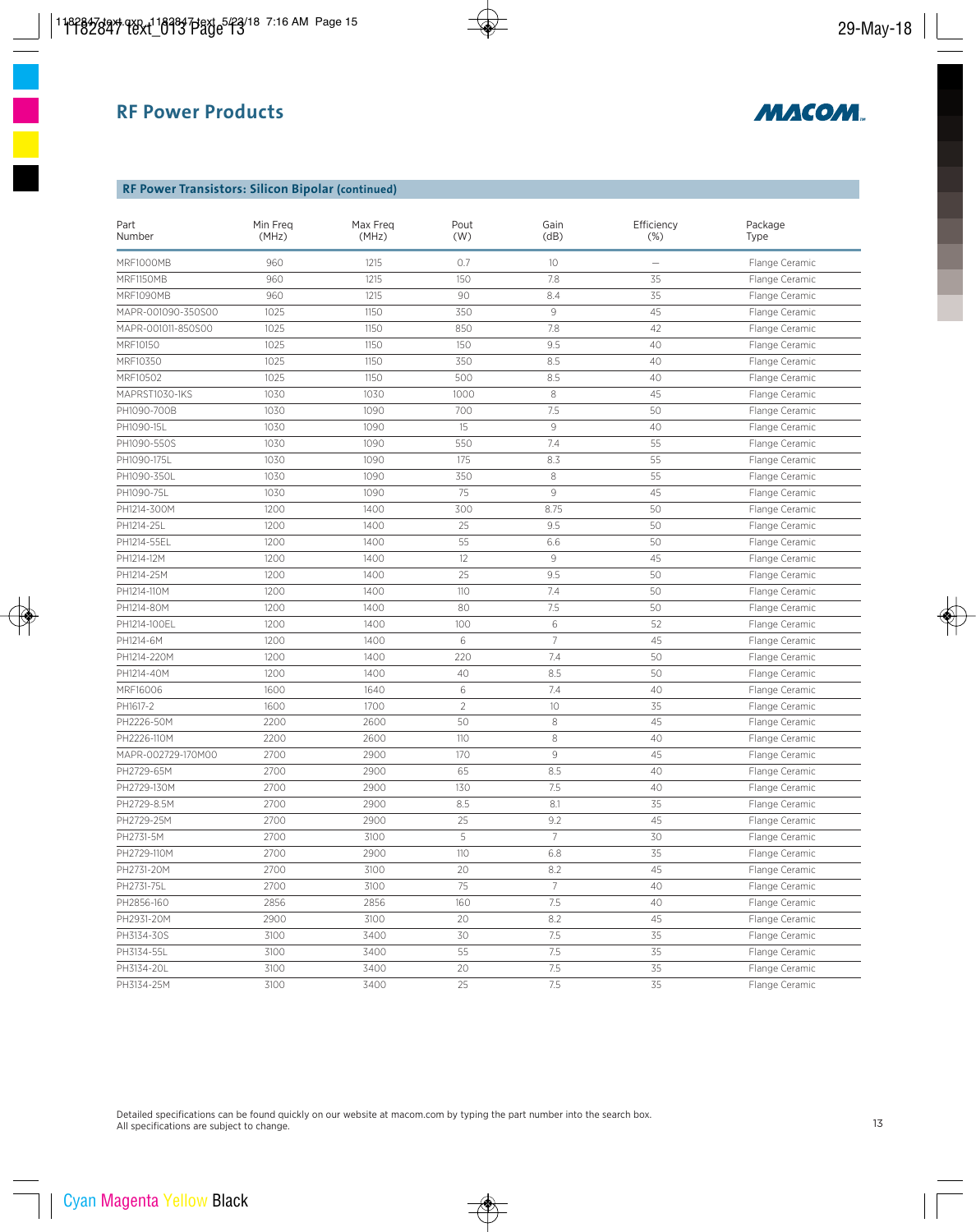

# **RF Power Transistors: Silicon Bipolar (continued)**

| Part Number | Min Freg<br>(MHz) | Max Freg<br>(MHz) | Pout<br>(W) | Gain<br>(dB) | Efficiency<br>$(\%)$ | Package Type   |
|-------------|-------------------|-------------------|-------------|--------------|----------------------|----------------|
| PH3135-65M  | 3100              | 3500              | 65          | 7.5          | 35                   | Flange Ceramic |
| PH3134-10M  | 3100              | 3400              |             | 8            | 35                   | Flange Ceramic |
| PH3135-25S  | 3100              | 3500              | 25          | 7.5          | 35                   | Flange Ceramic |
| PH3135-5M   | 3100              | 3500              |             | 8.5          | 30                   | Flange Ceramic |
| PH3135-90S  | 3100              | 3500              | 90          | 7.5          | 35                   | Flange Ceramic |
| PH3134-65M  | 3100              | 3400              | 65          | 7.5          | 35                   | Flange Ceramic |
| PH3135-20M  | 3100              | 3500              | 20          | 7.5          | 35                   | Flange Ceramic |

### **RF Power Transistors: MOSFET**

| Part Number    | Min Freq<br>(MHz) | Max Freq<br>(MHz) | Pout<br>(W)    | Gain<br>(dB) | Efficiency<br>(%) | Package Type   |
|----------------|-------------------|-------------------|----------------|--------------|-------------------|----------------|
| PH3135-65M     | 3100              | 3500              | 65             | 7.5          | 35                | Flange Ceramic |
| PH3134-10M     | 3100              | 3400              | 10             | 8            | 35                | Flange Ceramic |
| PH3135-25S     | 3100              | 3500              | 25             | 7.5          | 35                | Flange Ceramic |
| PH3135-5M      | 3100              | 3500              | 5              | 8.5          | 30                | Flange Ceramic |
| PH3135-90S     | 3100              | 3500              | 90             | 7.5          | 35                | Flange Ceramic |
| PH3134-65M     | 3100              | 3400              | 65             | 7.5          | 35                | Flange Ceramic |
| PH3135-20M     | 3100              | 3500              | 20             | 7.5          | 35                | Flange Ceramic |
| MRF175LU       | 5                 | 400               | 100            | 10           | 55                | Flange Ceramic |
| <b>MRF140</b>  | 5                 | 150               | 150            | $15\,$       | 40                | Flange Ceramic |
| MRF175GU       | 5                 | 400               | 150            | 12           | 55                | Flange Ceramic |
| <b>MRF141</b>  | 5                 | 175               | 150            | 18           | 40                | Flange Ceramic |
| MRF173CQ       | 5                 | 175               | 80             | 13           | 60                | Flange Ceramic |
| MRF136Y        | 5                 | 400               | 30             | 14           | 54                | Flange Ceramic |
| MRF148A        | 5                 | 175               | 30             | 18           | 40                | Flange Ceramic |
| <b>MRF158</b>  | 5                 | 500               | $\overline{2}$ | 16           | 55                | Flange Ceramic |
| <b>MRF174</b>  | 5                 | 200               | 125            | 9            | 50                | Flange Ceramic |
| MRF175GV       | 5                 | 225               | 200            | 14           | 65                | Flange Ceramic |
| <b>MRF177</b>  | 5                 | 400               | 100            | 12           | 60                | Flange Ceramic |
| <b>MRF173</b>  | 5                 | 175               | 80             | 11           | 60                | Flange Ceramic |
| MRF166C        | 5                 | 500               | 20             | 13.5         | 50                | Flange Ceramic |
| <b>MRF166W</b> | 5                 | 500               | 40             | 14           | 50                | Flange Ceramic |
| <b>MRF134</b>  | 5                 | 400               | 5              | 11           | 50                | Flange Ceramic |
| <b>MRF177</b>  | 5                 | 400               | 100            | 12           | 60                | Flange Ceramic |
| <b>MRF173</b>  | 5                 | 175               | 80             | 11           | 60                | Flange Ceramic |
| MRF166C        | 5                 | 500               | 20             | 13.5         | 50                | Flange Ceramic |
| <b>MRF166W</b> | 5                 | 500               | 40             | 14           | 50                | Flange Ceramic |
| <b>MRF134</b>  | 5                 | 400               | 5              | 11           | 50                | Flange Ceramic |
| <b>MRF151</b>  | 5                 | 175               | 150            | $13\,$       | 40                | Flange Ceramic |
| <b>MRF137</b>  | 5                 | 400               | 30             | 13           | 60                | Flange Ceramic |
| <b>MRF150</b>  | 5                 | 150               | 150            | 17           | 45                | Flange Ceramic |
| MRF275G        | 5                 | 500               | 150            | 10           | 50                | Flange Ceramic |
| <b>MRF160</b>  | 5                 | 500               | $\overline{4}$ | 16           | 55                | Flange Ceramic |
| <b>MRF154</b>  | 5                 | 80                | 600            | 17           | 45                | Flange Ceramic |
| MRF275L        | 5                 | 500               | 100            | 8.8          | 55                | Flange Ceramic |
| <b>MRF151G</b> | 5                 | 175               | 300            | 14           | 50                | Flange Ceramic |
| <b>MRF157</b>  | 5                 | 80                | 600            | 21           | 45                | Flange Ceramic |
| <b>MRF136</b>  | 5                 | 400               | 15             | 16           | 60                | Flange Ceramic |
| <b>DU2880V</b> | 30                | 175               | 80             | 13           | 60                | Flange Ceramic |